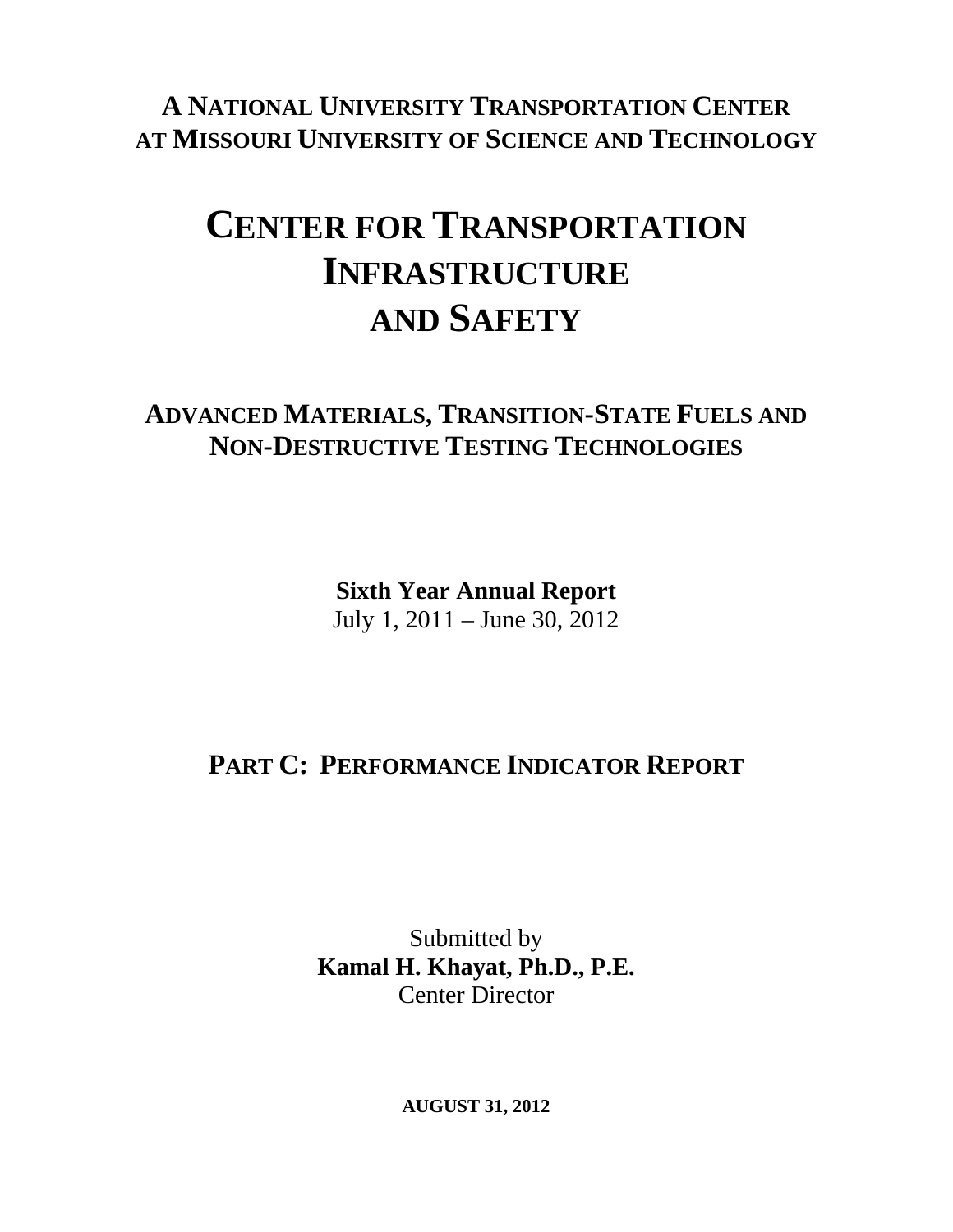### **Sixth Year Annual Report** Part C: Performance Indicator Report

### **Table of Contents**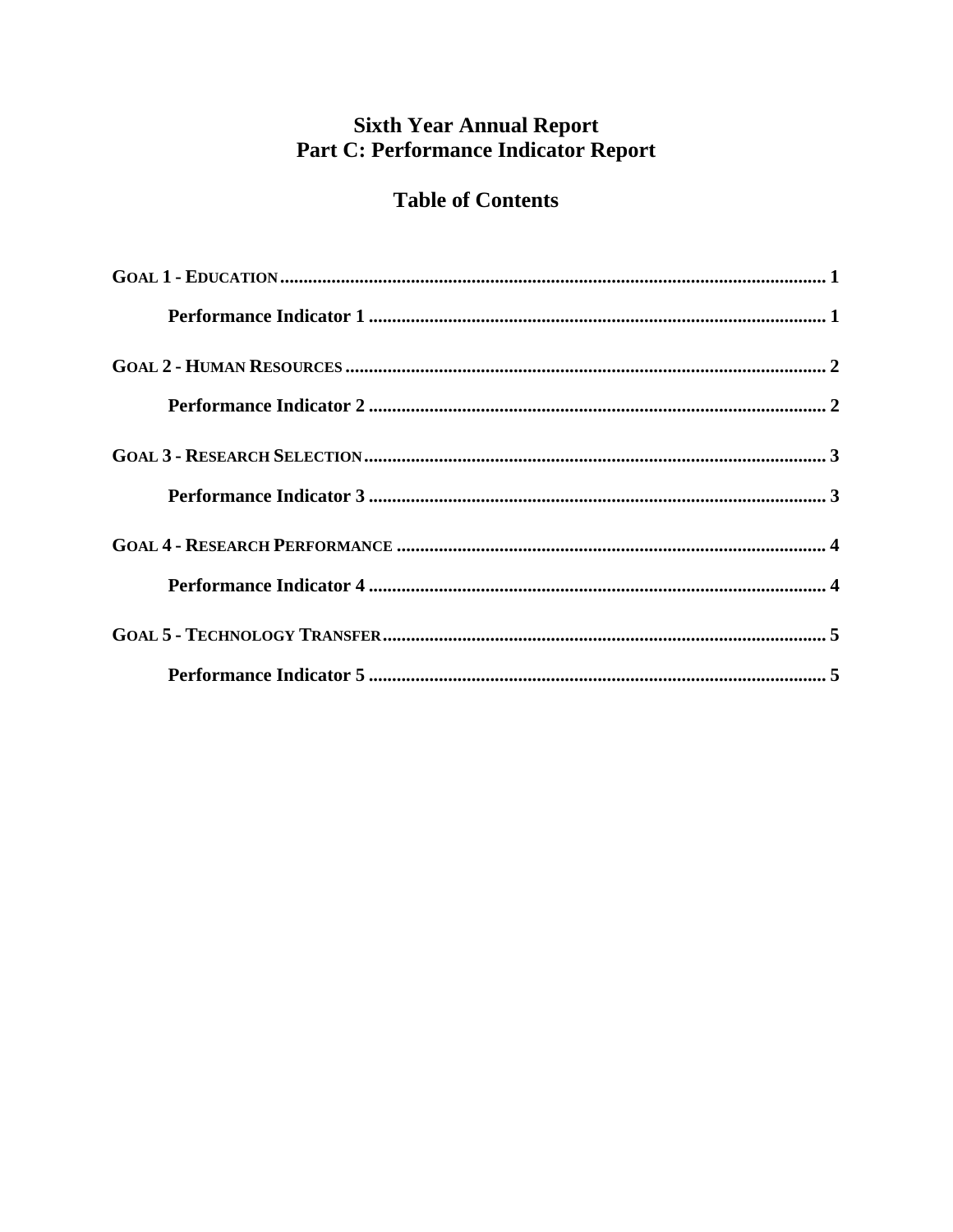# **GOAL 1 – EDUCATION**

A multidisciplinary program of course work and experiential learning that reinforces the Center's mission and theme.

#### **Performance Indicator 1**

Information about the Center's transportation education program for the academic year(s) being reported (Year VI), in comparison with the baseline (Base) provided in the Appendix of the Center's Strategic Plan.

| <b>Transportation Education</b>                                              | <b>Base</b> | 2011-2012 |
|------------------------------------------------------------------------------|-------------|-----------|
| 1a. Cumulative number of transportation-related courses:                     | 89          | 92        |
| Undergraduate:                                                               | 43          | 44        |
| Graduate:                                                                    | 46          | 48        |
| 1b. Number of students participating in transportation research<br>projects: | 149         | 249       |
| Undergraduate:                                                               | 118         | 213       |
| Graduate:                                                                    | 29          | 40        |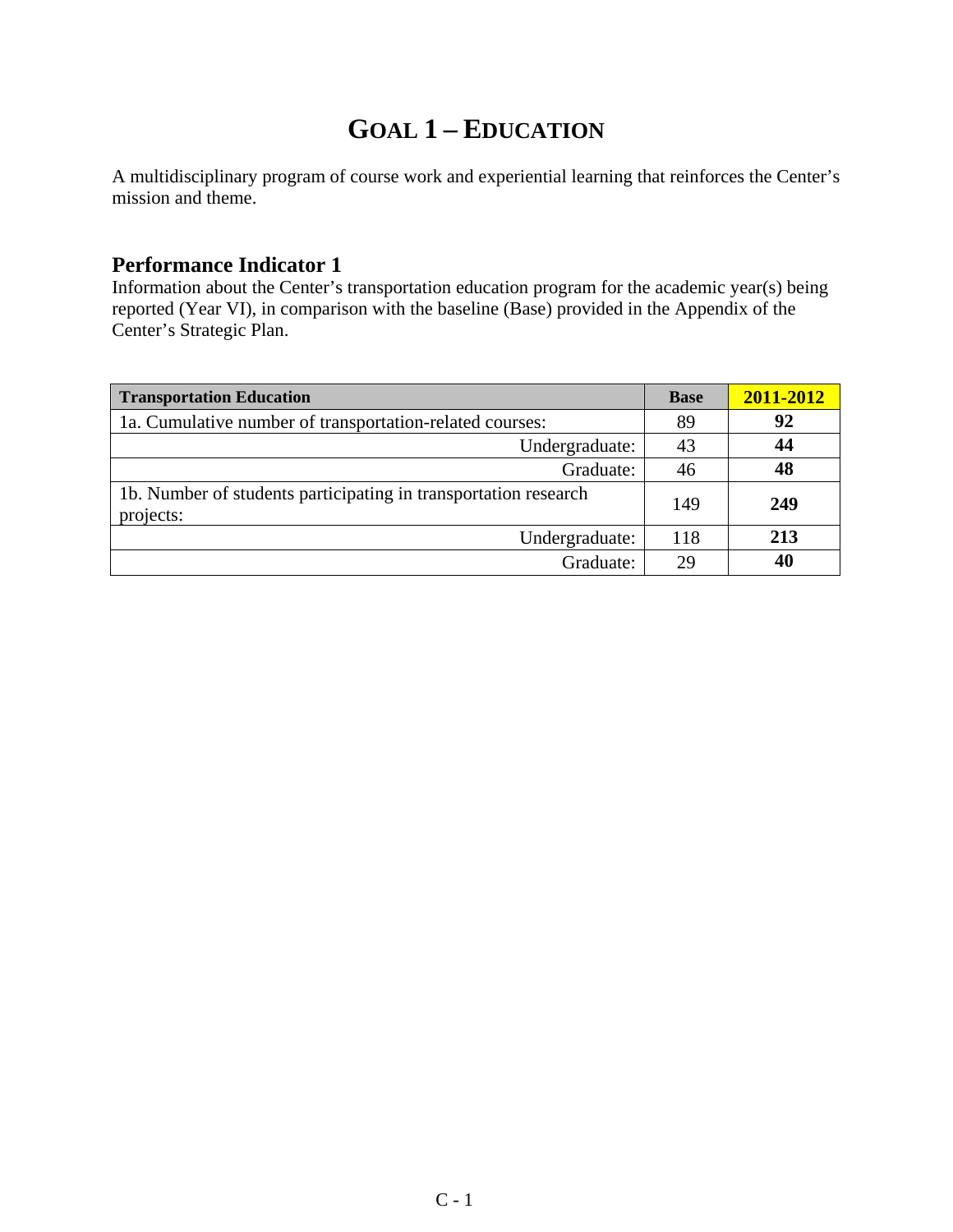# **GOAL 2 - HUMAN RESOURCES**

An increased number of students, faculty and staff who are attracted to and substantively involved in the undergraduate, graduate and professional programs of the Center.

#### **Performance Indicator 2**

Information about the Center's transportation education program for the academic year(s) being reported (Year VI), in comparison with the baseline data (Base) provided in the Appendix of the Center's Strategic Plan.

| <b>Human Resources</b>                                                         | Master's    |           | <b>Doctorate</b> |           | <b>Total</b> |           |
|--------------------------------------------------------------------------------|-------------|-----------|------------------|-----------|--------------|-----------|
|                                                                                | <b>Base</b> | 2011-2012 | <b>Base</b>      | 2011-2012 | <b>Base</b>  | 2011-2012 |
| 2a. Cumulative number of<br>transportation-related<br>advanced degree programs | 5           |           | 5                | 5         | 10           | 10        |
| 2b. Numbers of Students<br>Enrolled                                            | 13          | 20        | 16               | 20        | 29           | 40        |
| 2c. Number of Students<br><b>Receiving Degrees</b>                             |             |           | $\overline{2}$   | 5         | 3            | 12        |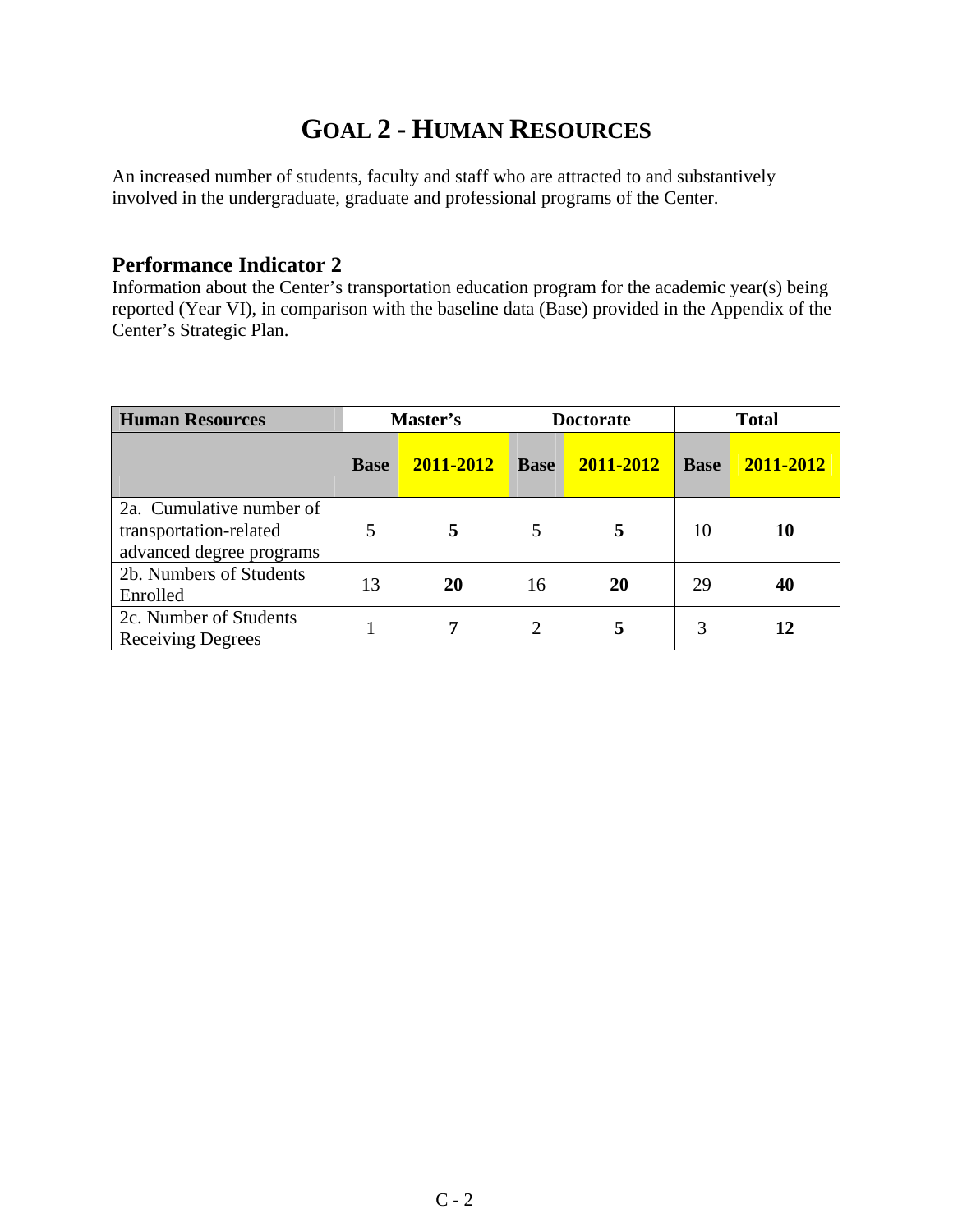# **GOAL 3 - RESEARCH SELECTION**

An objective process for selecting and reviewing research that balances multiple objectives of the program.

#### **Performance Indicator 3**

Information about the Center's transportation research selection process during the academic year(s) being reported (Year VI).

| <b>Transportation Research Selection</b>              | 2011-2012   |
|-------------------------------------------------------|-------------|
| 3a. Research Projects Awarded by Center               | 24          |
| 3b. Number of those projects that you consider to be: |             |
| basic research                                        |             |
| advanced research                                     |             |
| applied research                                      | 15          |
| 3c. Total Budgeted Costs for Those Projects           | \$3,259,210 |

\* \$ Grand total includes NUTC match, non-federal and federal totals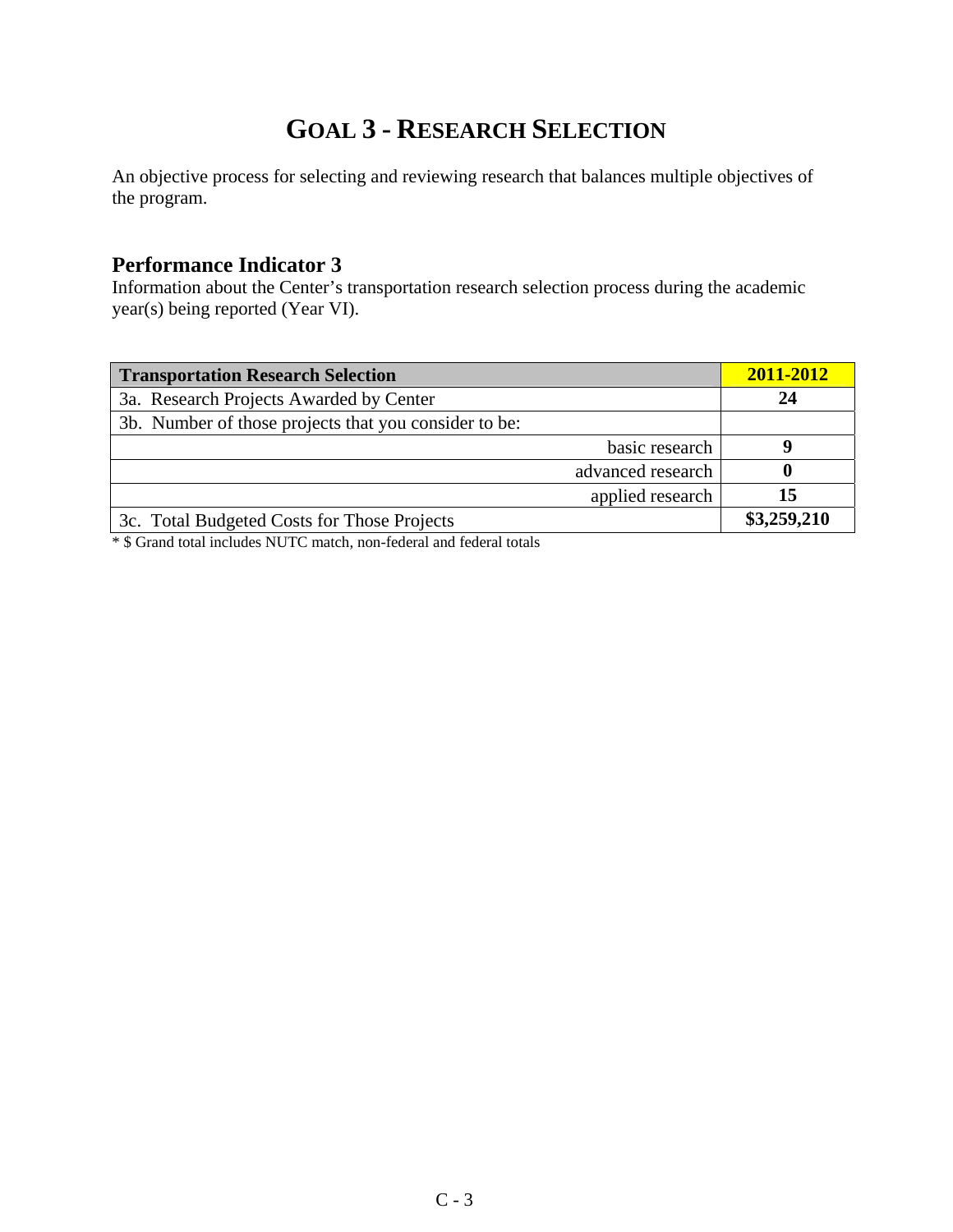# **GOAL 4 - RESEARCH PERFORMANCE**

An ongoing program of basic and applied research, the products of which are judged by peers or other experts in the field, to advance the body of knowledge in transportation.

#### **Performance Indicator 4**

Information about the Center's transportation research performance during the academic year(s) being reported (Year VI):

| <b>Transportation Research Performance</b>                                                                                                        | $2011 - 2012$ |
|---------------------------------------------------------------------------------------------------------------------------------------------------|---------------|
| 4a. Number of reports issued that resulted from transportation research projects<br>funded by the NUTC grant.                                     | 18            |
| 4b. Number of transportation research papers presented at academic/professional<br>meetings that resulted from projects funded by the NUTC grant. | 14            |

\* Performance is defined as a meritorious accomplishment, such as distinguished service awards, best paper award, fellow member, etc.